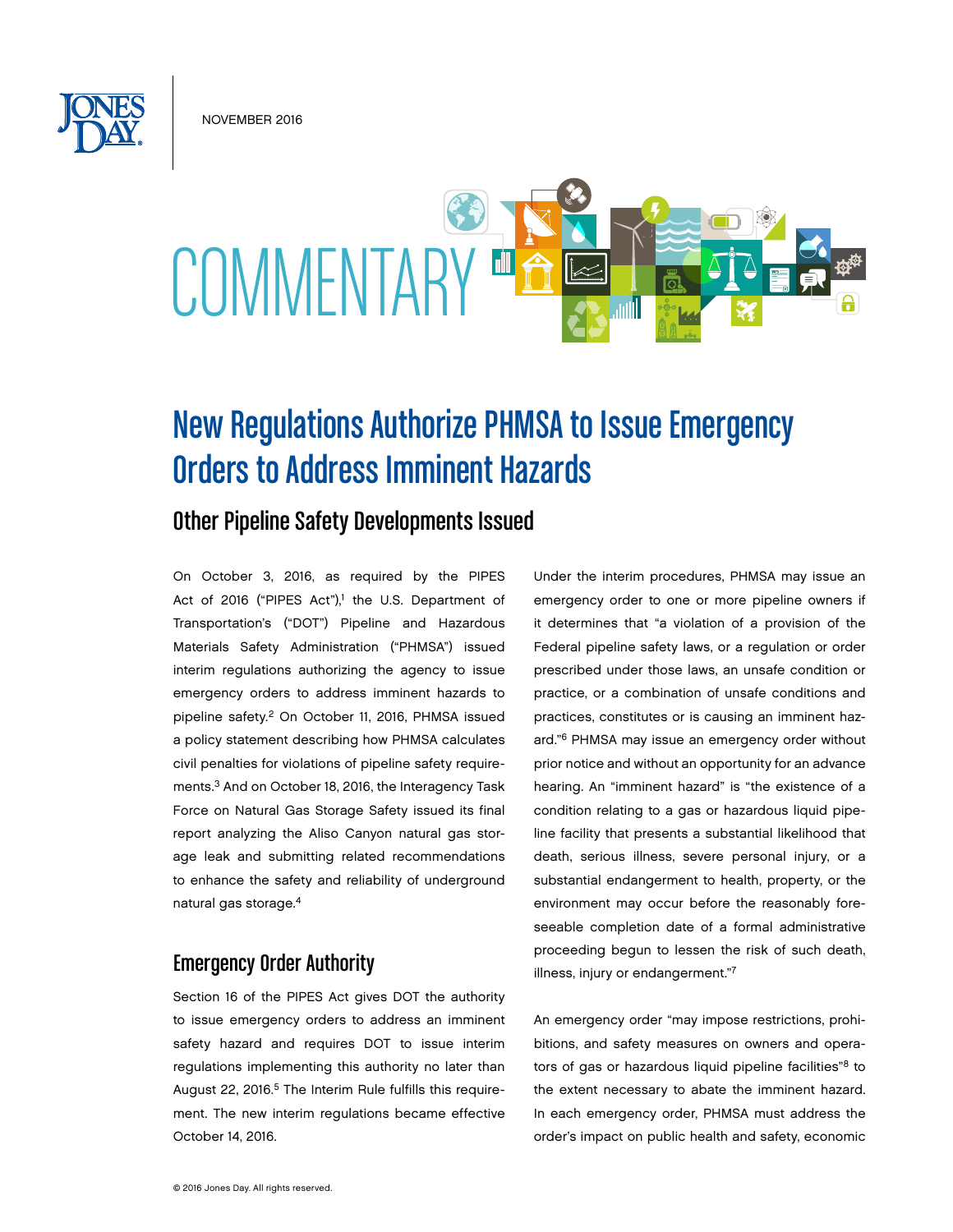or national security, and reliability and continuity of service to pipeline customers. The order also must address the results of any consultations by PHMSA with federal agencies, state agencies, and "other entities" knowledgeable in pipeline safety or operations.<sup>9</sup>

The interim procedures also address: petitioning for review of an emergency order; requesting and holding a hearing following the issuance of an emergency order; issuing a final agency order; petitioning for reconsideration; issuing the post-hearing report and recommendation; and seeking judicial review.10 Public comments on the Interim Rule are due by December 13, 2016. In response to comments, PHMSA will, "if appropriate, make changes" to the Interim Rule before issuing a final rule. Under the PIPES Act, PHMSA must issue a final rule no later than March 19, 2017.

### Policy Statement on Calculating Civil Penalties

In its civil penalty policy statement, PHMSA announces the public release of its framework for calculating civil penalties. Going forward, this framework will be available on PHMSA's website. PHMSA also explained that, upon request, PHMSA enforcement will provide a respondent in a PHMSA enforcement matter "a more detailed proposed civil penalty calculation."11

The Pipeline Safety Act of 2011 increased the maximum civil penalty PHMSA may impose for a violation of the federal pipeline safety laws or regulations.12 For violations occurring on or after August 1, 2016, PHMSA may impose a maximum civil penalty of \$205,638 per day per violation and a maximum of \$2,056,380 for a related series of violations.<sup>13</sup> Intending to "apply stronger deterrence and drive down incident risk," PHMSA announced that it plans to exercise this increased authority to issue penalties, "which will result in higher penalties across the board" for any particular violation of federal pipeline safety standards.14 PHMSA will give "greater weight" to certain factors when considering violations that: (i) are "causal to incidents or that increase the severity of incidents"; (ii) are violations of the same safety standard in the past five years; or (iii) involve "multiple instances of the same violation."15

PHMSA's civil penalty framework identifies nine civil penalty assessment considerations: the nature of the offense; the circumstances; the gravity of the offense; the respondent's culpability; the respondent's history of prior offenses; the respondent's good faith; other matters "required by justice"; economic benefit to the respondent; and the respondent's ability to pay.16 For each consideration, the framework lists types of conduct, from least to most severe, along with increasing penalty levels associated with each type of conduct.

## Final Report of the Interagency Task Force on Natural Gas Storage Safety

As directed by Section 31 of the PIPES Act, the final report of the Interagency Task Force on Natural Gas Storage Safety addresses a range of topics, including: (i) analysis of the cause and contributing factors of the Aliso Canyon natural gas leak; (ii) analysis of measures taken to stop the Aliso Canyon leak; (iii) assessment of the impacts of the leak on health, safety, and the environment, wholesale and retail electricity prices, and the reliability of the bulk-power system; (iv) assessment of the potential for similar leaks at other underground natural gas storage facilities; (v) recommendations on how to prevent any future natural gas leaks, including recommendations addressing the integrity of natural gas storage wells; and (vi) recommendations to mitigate the effects of future leaks, including recommendations addressing health and safety and electric reliability.17

The report includes a primer on the nature, importance, and regulation of natural gas storage. It then analyzes the causes of the Aliso Canyon leak, which is the largest methane leak from a natural gas storage facility in United States history. The analysis of the Aliso Canyon incident also addresses efforts to stop the leak, the response to the leak by the facility's owner and by governmental agencies, and the leak's effect on health and the environment and on the reliability of gas service and electric service.

The report includes 44 specific recommendations addressing three topics: ensuring the integrity of natural gas wells at storage facilities; addressing the public health and environmental effects of natural gas leaks; and addressing the energy reliability effects of such leaks. With respect to the integrity of natural gas storage wells, the report's recommendations include:

Storage operators should phase out "single point of failure" designs, "except under limited circumstances;"